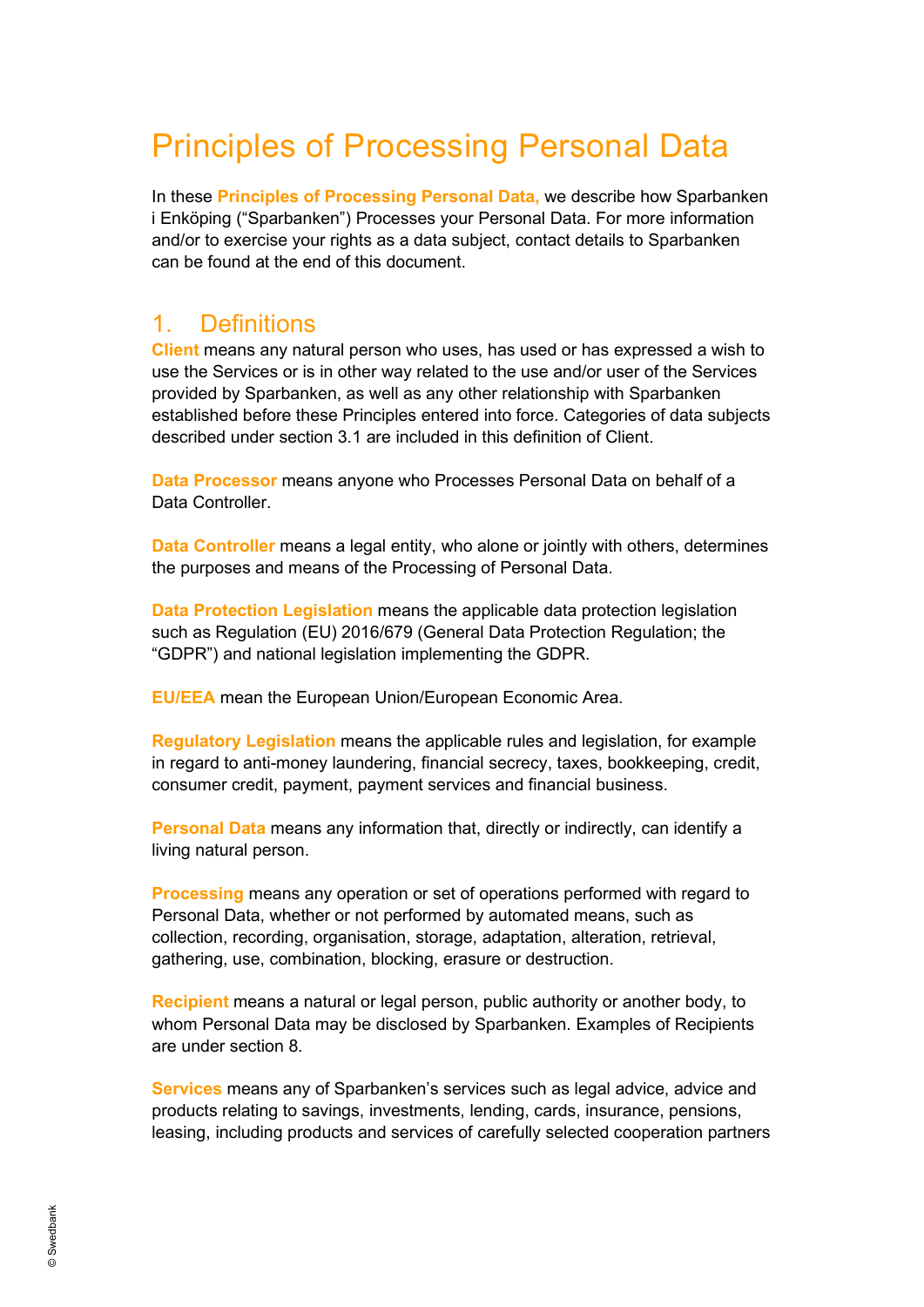that are provided digitally on Sparbanken's apps and websites or from a Sparbanken office.

**Sparbanken** means Sparbanken i Enköping and subsidiaries.

**Swedbank** means Swedbank AB (publ) and subsidiaries.

#### 2. General provisions

The Principles describe how Sparbanken Processes Personal Data. Specific details and information on the Processing of Personal Data may also be described in agreements, on websites and in other documents related to the **Services** 

Sparbanken ensures, within the framework of Data Protection Legislation, the confidentiality of Personal Data and has implemented appropriate technical and organisational measures to safeguard Personal Data from unauthorized access, unlawful disclosure, accidental loss, modification, destruction or any other unlawful Processing.

Sparbanken may use approved Data Processors for Processing Personal Data. In such cases, Sparbanken takes necessary steps to ensure that Data Processors Process Personal Data under documented instructions of Sparbanken, in accordance with the required and adequate security measures and otherwise in compliance with Data Protection Legislation and Regulatory Legislation.

Sparbanken mainly uses Swedbank AB (publ) and subsidiaries as Data Processors. It might be good to know that Sparbanken and Swedbank share the same principles of Processing Personal Data.

#### 3. Sparbanken's Processing of Personal Data

 $3.1$ **Collection of Personal Data and categories of data subjects** Personal Data may be collected from the Client directly, from the Client's use of the Services and from external sources such as public and private registers or other providers of databases. Sparbanken may also record telephone calls, images and/or audio, save e-mail communication or otherwise document the Client's interaction and communication with Sparbanken.

Sparbanken primarily collects from and Processes Personal Data about natural persons whom have entered into or wishes to enter into an agreement with Sparbanken, such as customers, debtors or pledgees. Sparbanken also collects and Processes Personal Data from prospect customers, payers, trustees, administrators, agents, legal representatives, corporate representatives, signatories, shareholders, stakeholders, contact persons, board members, beneficial owners and visitors of Sparbanken's offices.

When providing Services relating to insurance and/or legal advice Sparbanken may collect data relating to family, relationships, relatives, beneficiaries and heirs.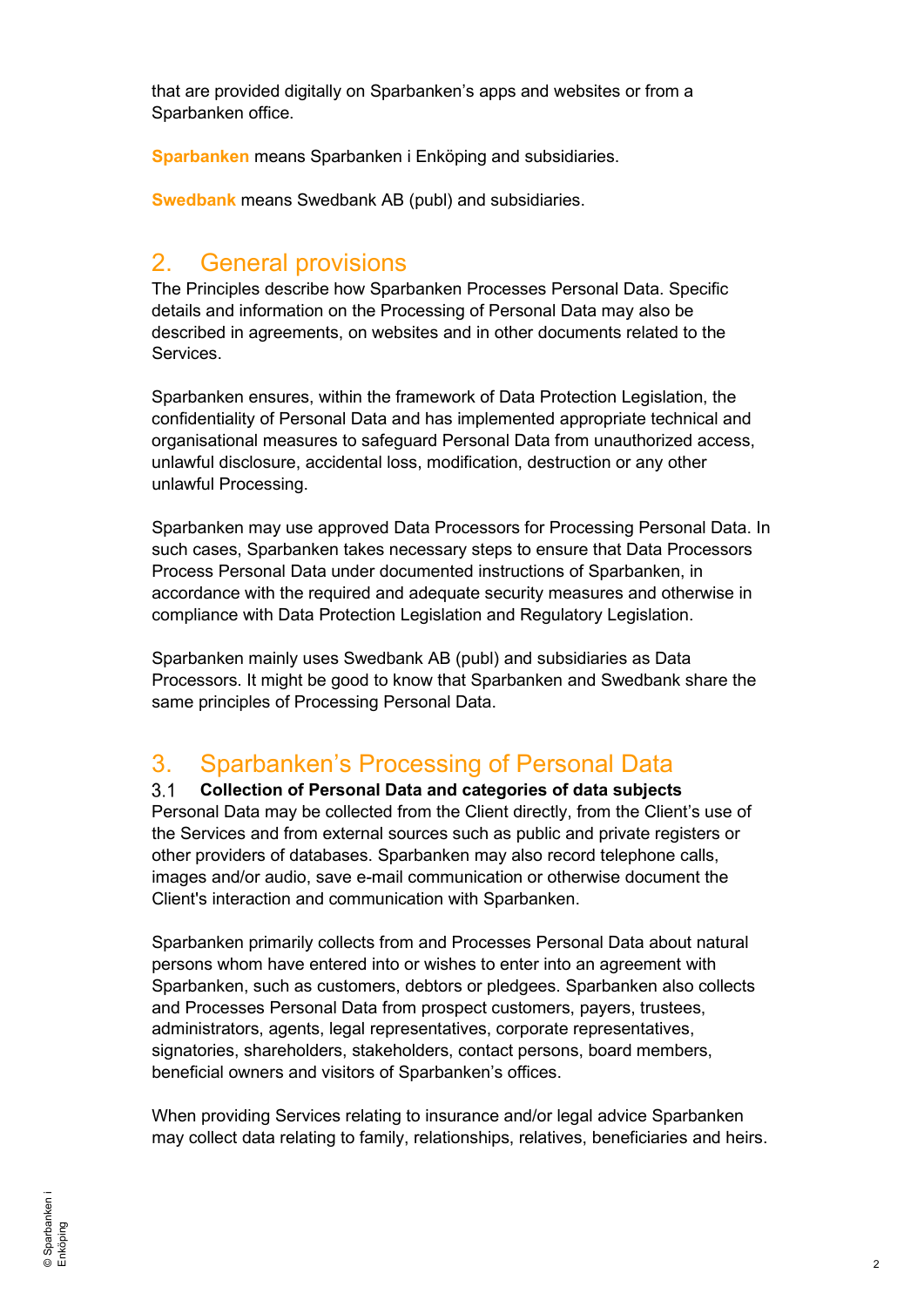#### **3.2 Categories of Personal Data**

Categories of Personal Data that Sparbanken collects and Processes are for example:

**Identification & contact data** such as name, personal identification code/number, date of birth, data regarding identification documents, address, telephone number, email address, country of residence.

**Financial data** such as accounts, ownership, transactions, credits, income, debts, the Client's financial experience and investment objectives such as data collected during the selection and provision of investment services, investment or insurance services and other products carrying investment risk knowledge, trade requests or executed transactions in financial instruments.

**Data about trustworthiness and due diligence** such as payment behaviour, damage afflicted to Sparbanken or other party, data that enables Sparbanken to perform its due diligence measures regarding money laundering and terrorist financing prevention and to ensure the compliance with international sanctions, including the purpose of the business relationship and whether the Client is a politically exposed person, as well as data on origin of assets or wealth such as data regarding the Client's transaction partners and business activities.

**Data obtained and/or created while performing an obligation arising from** 

**law** such as data that Sparbanken may be required to report to authorities, such as tax authorities, courts, law enforcement agencies including details of income, credit commitments, property holdings, remarks, and debt balances.

**Communication & Services data** collected when the Client visits Sparbanken's offices, ATMs and other areas where Sparbanken renders Services or communicates with the Client for Service related purposes such as complaints, via telephone, images and/or audio recordings, e-mail, messages and other communications such as social media, data related to the Client's visit at Sparbanken's websites, as well as data related to geographical positioning and communication through Sparbanken's internet & mobile bank and apps, such as BankID.

**Data about habits, preferences and Client satisfaction** such as the activeness of using the Services, Services used, personal settings and survey responses.

**Special categories of Personal Data** such as data related to the Client's health and trade union membership.

To be able to provide the Services, Sparbanken may in some cases Process special categories of Personal Data. Sparbanken may ask for the Client's consent when Processing special categories of Personal Data, for example, when information is required for the Services related to health insurance products or membership loans. Sparbanken may also Process special categories of Personal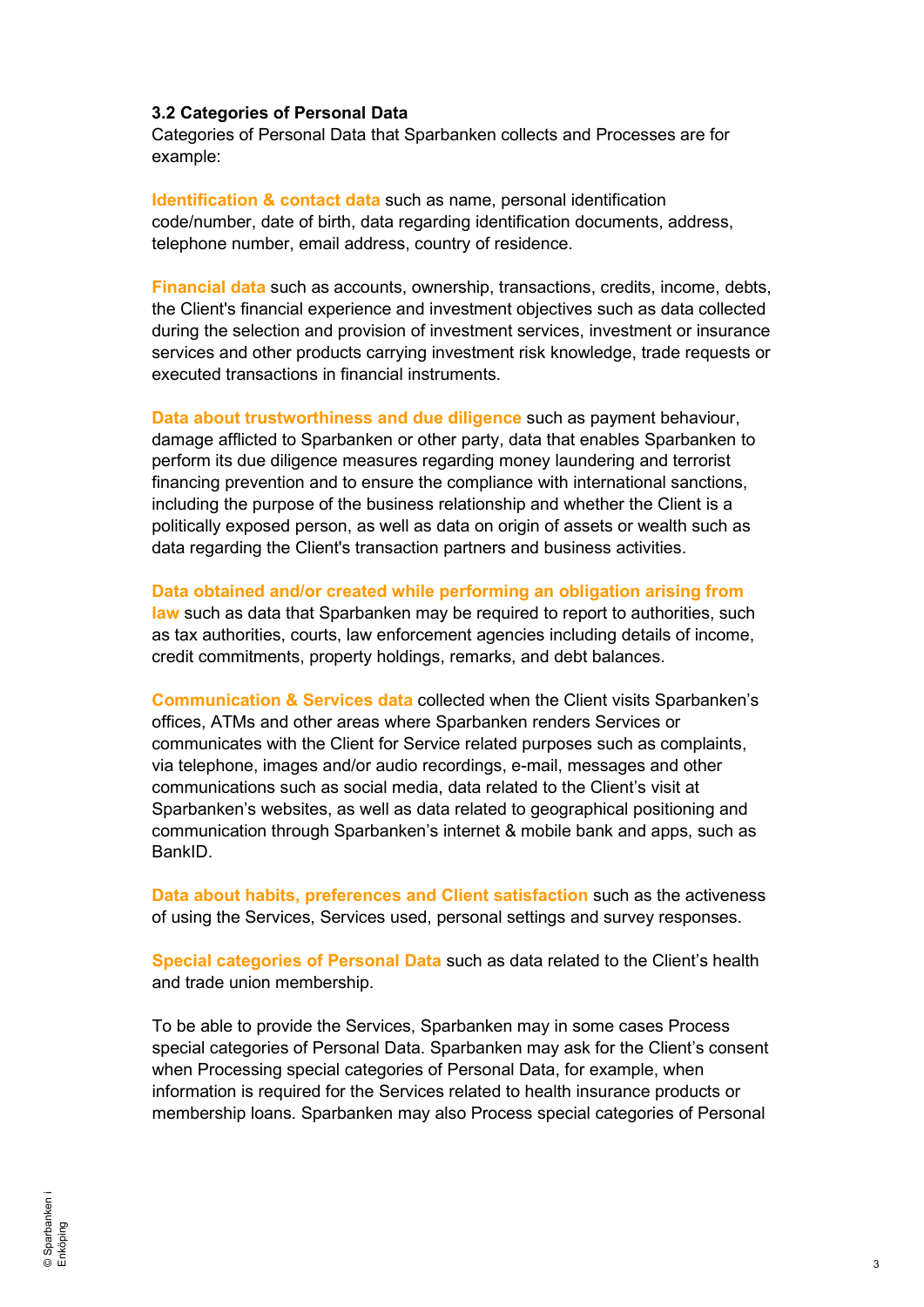Data if required for exercise of a legal claim, if Sparbanken is required by a legal obligation or a collective bargaining agreement.

#### 4. Legal basis and purposes

#### $4.1$ **Performance of agreements**

The main purpose of Sparbanken Processing the Client's Personal Data is to document, execute and administer agreements with the Client. Examples of purposes for Processing are:

- To take steps at the request of the Client prior to entering into an agreement, as well as to conclude, execute and terminate an agreement.
- To execute national and international transactions via credit institutions and payment systems.
- For managing Client relations and administrating access to the Services.
- To carry out internal credit- and risk assessments in order to determine on what terms and which Services can be offered.
- To verify a commercial transaction or other business communication. Sparbanken may record telephone calls for this purpose.
- To authorize and control access to the Services.
- To identify the Client when accessing the Services.

#### $4.2$ **Legal obligations**

In order for Sparbanken to be able to comply with its legal obligations, Sparbanken Processes Personal Data in accordance with Regulatory Legislation and Data Protection Legislation. Examples of purposes for Processing are:

- To check and verify the Client's identity and to keep Personal Data updated and correct by verifying and enriching data through external and internal registers (KYC).
- To prevent, discover, investigate and report potential money laundering and terrorist financing.
- To carry out credit- and other risk assessments when providing credits and other financial services, risk hedging and capital requirements for Sparbanken.
- To comply with rules and regulations relating to accounting and risk management.
- To comply with rules and regulations relating to insurance, actuary and statistic purposes.

#### **Legitimate interest**  $4.3$

Sparbanken Processes the Client's Personal Data for Sparbanken's legitimate interest. Sparbanken has considered this Processing to be necessary for the purposes of the legitimate interest pursued by Sparbanken, which Sparbanken have considered outweighing the Client's interest of protection of the Personal Data. Examples of purposes for Processing are:

• To provide additional Services, personalized offers and direct marketing.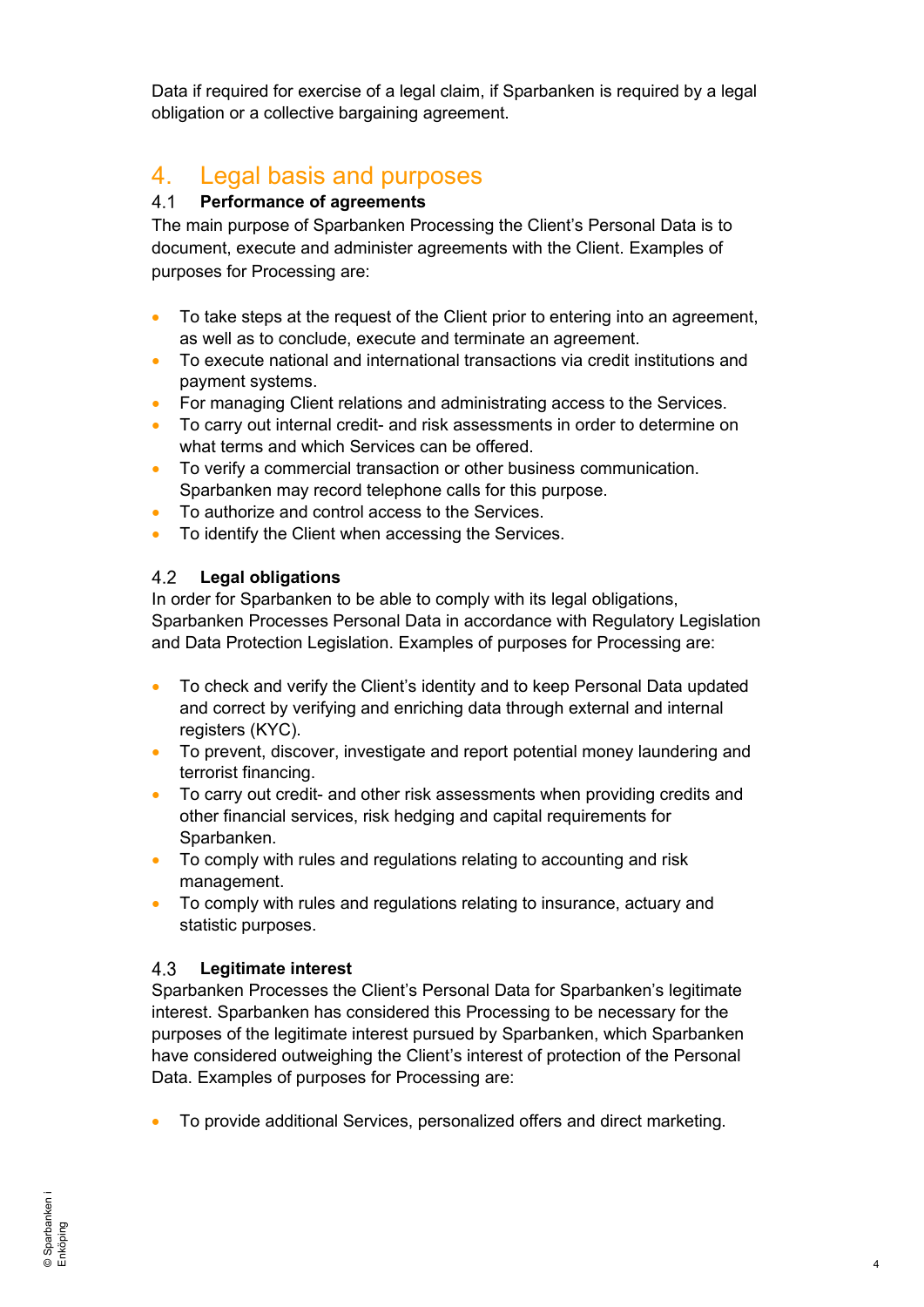- To develop, examine and improve Sparbanken's business, the Services and the Client's user experience by performing surveys, analyses and statistics. Sparbanken may record telephone calls for this purpose.
- To organize competitions and campaigns.
- To protect the interests of the Client and/or Sparbanken and Sparbanken's employees, including security measures.
- To communicate with corporate representatives and to provide Services within the scope of the contractual relationship with the corporate customer.
- To prevent, limit and investigate any misuse or unlawful use or disturbance of the Services.
- To ensure adequate provisions of the Services, the safety of information within the Services, as well as to improve, develop and maintain applications, technical systems and IT-infrastructure, including testing Sparbanken's digital environment.
- To establish, exercise and defend legal claims and to handle complaints.

#### $4.4$ **Consent**

Sparbanken will in some cases ask for the Client's consent to Process Personal Data. Before giving consent, the Client will be presented with information on the Processing. Consent can always be withdrawn, and the Client will be informed of any consequences of such withdrawal.

### 5. Profiling and automated decision-making

Profiling refers to the automatic Processing of Personal Data used to assess certain personal characteristics of the Client in particular to analyse or predict, for example, the economic situation, personal preferences, interests and place of residence of such individual. Profiling is for example used to analyse Client advice, marketing purposes, system development and for measures preventing money laundering and financing of terrorism, as well as for automated decisionmaking such as credit assessments, risk management and transaction monitoring to counter fraud.

Sparbanken may Process Personal Data to improve the Client's user experience of the Services, such as customizing the display of the Services to the device used and creating suitable offers for Clients. Unless direct marketing has been restricted by the Client, Sparbanken may Process Personal Data for the purpose of providing personalized offers of the Services. Such marketing may for example be based on the Services which the Client uses, the usage of the Services and the Client's navigation in the digital environment of Sparbanken.

Sparbanken may also collect statistical data regarding the Client, such as typical behaviour and lifestyle patterns based on demographic household data. Statistical data for creating segments and profiles can be collected from external sources and may be combined with Sparbanken's internal data.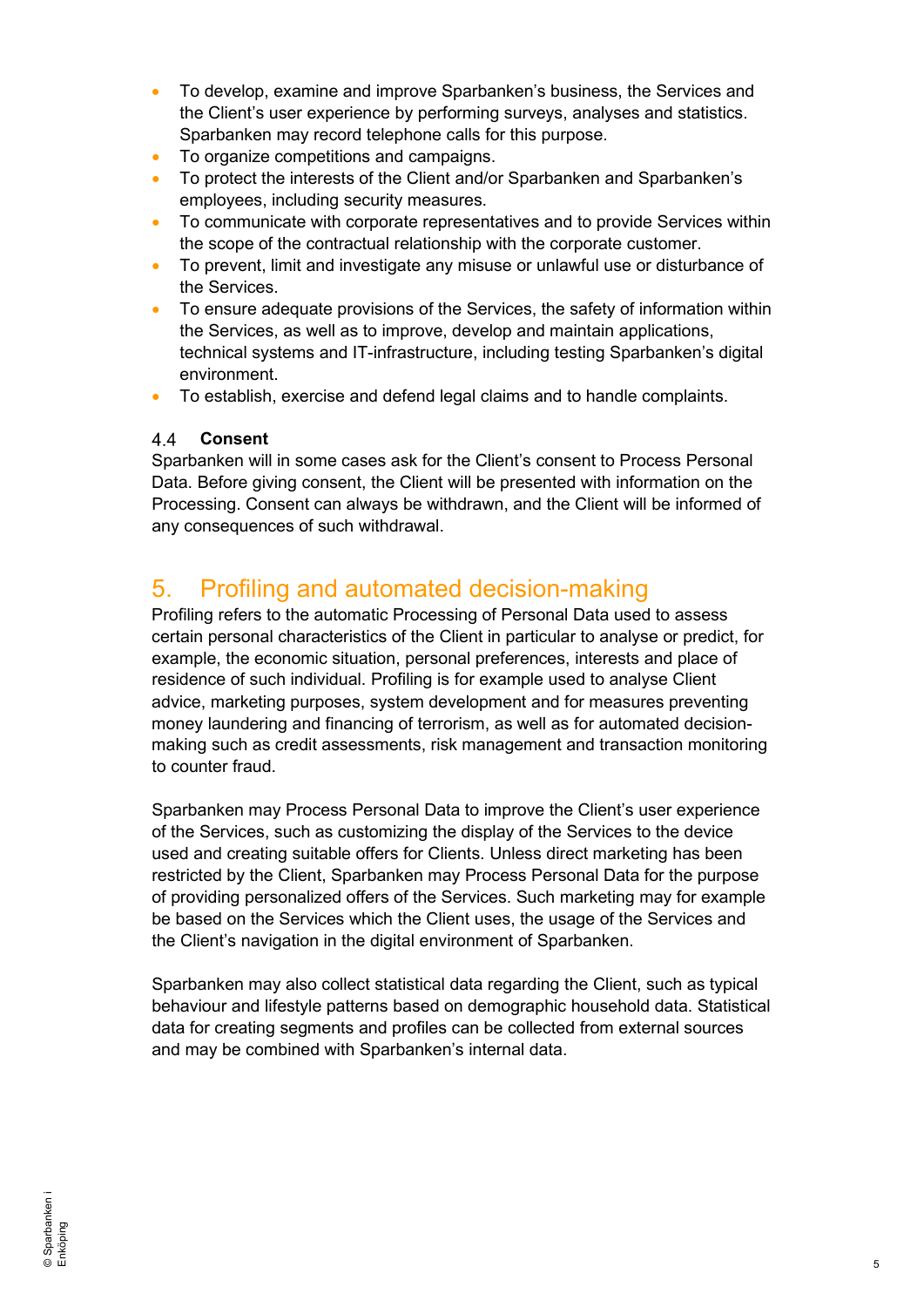### 6. Cookies

When the Client visits Sparbanken's websites, cookies are used by Sparbanken. The cookies used are listed in Sparbanken's cookie policy available on Sparbanken's website [sparbankenenkoping.se/om-oss/cookies.](https://www.sparbankenenkoping.se/om-oss/cookies.html)

## 7. Camera surveillance

With the purpose of conducting surveillance as part of Sparbanken's safety work, for example to prevent and investigate crime, Sparbanken is using camera surveillance of Sparbanken's office premises. The camera-surveilled areas are marked with signs. ATMs in close connection with Sparbanken's office premises may also be surveilled. In case of Sparbanken's suspicion of crime, Sparbanken will, also record sound in addition to images.

Sparbanken's camera surveillance is carried out based on Sparbanken's legitimate interest of ensuring security of our employees and Clients. Sparbanken considers the recordings a limited risk for the Client's rights and freedom in comparison to being subject of a crime if the surveillance had not been in, or in close connection to, Sparbanken's office premises. Personal Data processed for the suspicion of crime is Processed based on establishing, exercising and defending legal claims.

Recordings of images and audio are disclosed to relevant Recipient in case the recorded material is needed for criminal investigation, or with a Recipient that maintains, services or conducting the camera surveillance on behalf of Sparbanken. With respect to the purpose of Sparbanken's camera surveillance, camera recordings will be retained no longer than necessary,

### 8. Recipients of Personal Data

As part of Processing Sparbanken may share the Client's Personal Data with Recipients such as authorities, companies, suppliers, payment service providers and business partners. Sparbanken will not disclose more Personal Data than necessary for the purpose of disclosure and only in accordance with Regulatory Legislation and Data Protection Legislation.

Recipients may Process the Client's Personal Data based on Regulatory Legislation and Data Protection Legislation. When Recipient is Processing Personal Data, the Recipient may be responsible for providing information on such Processing of Personal Data.

Sparbanken may disclose Personal Data to Recipients, such as:

- Authorities such as tax authorities, supervisory authorities and law enforcement agencies.
- Affiliates within the Swedbankgroup.
- Third party payment providers, in case Sparbanken has a legal obligation to provide such entities access to the Client's Personal Data.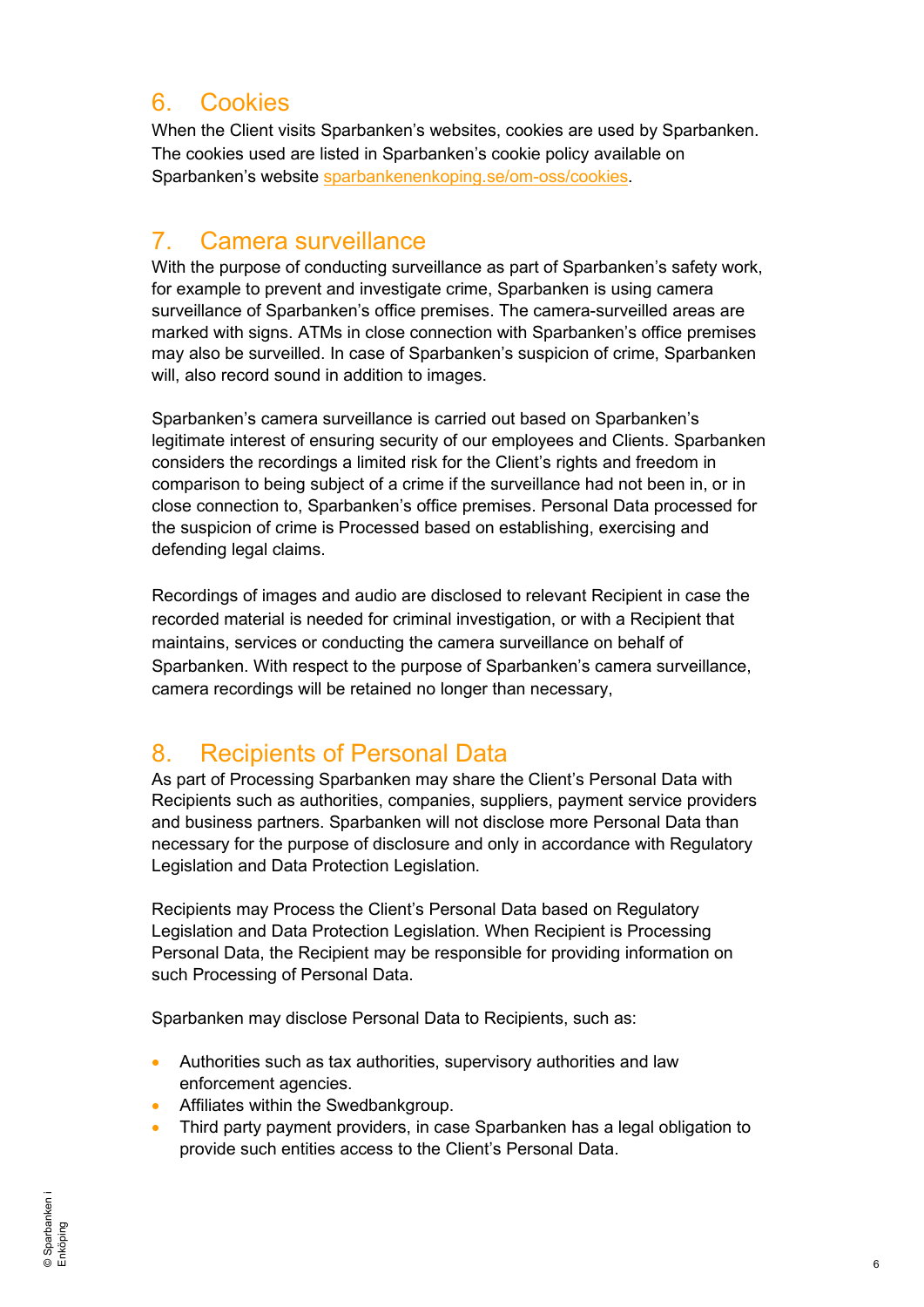- Credit and financial institutions, correspondent banks, insurance providers and intermediaries of financial services, third parties participating in the trade execution, settlement and reporting cycle.
- Financial and legal consultants, auditors or any other service providers of Sparbanken.
- Providers of databases and registers, for example credit registers, population registers, commercial registers, securities registers or other register holding or intermediating Personal Data, debt collectors and bankruptcy or insolvency administrators.
- Credit reference agencies and credit report companies.
- Suppliers, for example, of camera surveillance, IT and networks.
- Participants and/or parties related to domestic, European and international payment systems.

#### 9. Geographical area of Processing

As a general rule, the Client's Personal Data is Processed within the EU/EEA but is in some cases transferred to and Processed in countries outside of the EU/EEA.

The transfer and Processing of Personal Data outside of the EU/EEA can take place provided there is a legal basis and appropriate safeguards are in place. Appropriate safeguards, such as:

- An agreement including the EU Standard Contractual Clauses or other approved clauses, code of conducts, certifications approved in accordance with GDPR.
- The country outside of the EU/EEA where Recipient is located has adequate level of data protection as decided by the EU Commission.

Upon request, the Client can receive further details on Personal Data transfers to countries outside of the EU/EEA.

#### 10. Retention period

Personal Data will not be retained longer than necessary for the purposes for which the Personal Data is Processed or required by Regulatory Legislation or Data Protection Legislation. For example, after the contractual relationship has expired, Sparbanken will Process Personal Data for the establishment, exercise or defence of legal claims. Personal Data is also retained for pursuing Sparbanken's legitimate interest. Data retention requirements in Regulatory Legislation may be subject for national law and therefore may differ depending on country.

#### 11. Rights as a data subject

The Client has rights as a data subject regarding Sparbanken's Processing of Personal Data under Data Protection Legislation. Such rights are in general: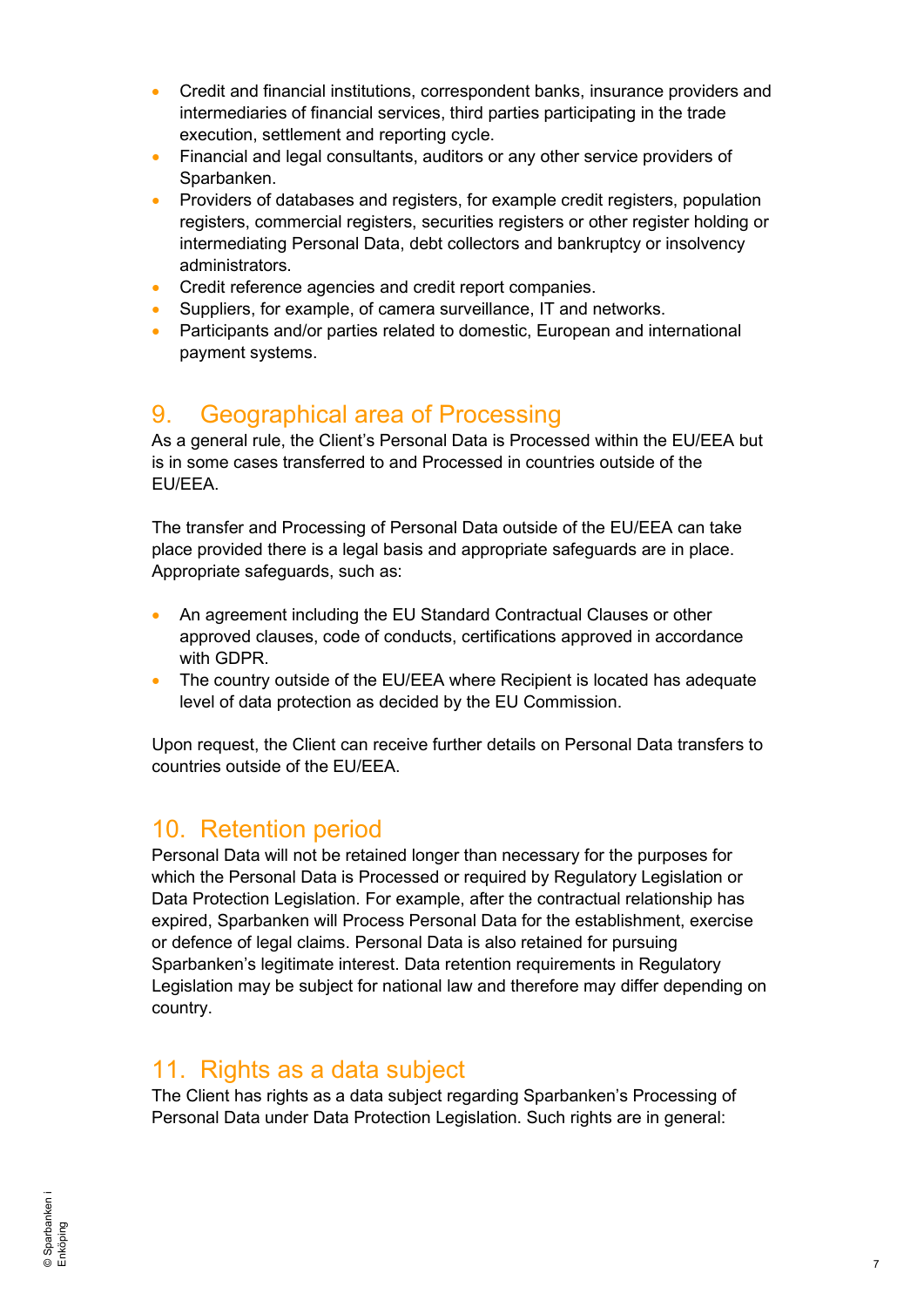- To require the Client's Personal Data to be corrected if it is inadequate, incomplete or incorrect.
- To object to Processing of the Client's Personal Data.
- To require the erasure of the Client's Personal Data.
- To restrict the Processing of the Client's Personal Data.
- To receive information if the Client's Personal Data is being Processed by Sparbanken and if so then to access it.
- To receive the Personal Data that is provided by the Client and is being Processed based on consent or performance of an agreement in written or commonly used electronical format and were feasible transmit such data to another service provider (so called "data portability").
- To withdraw the consent to Process the Client's Personal Data.
- To restrict Processing of the Client's personal Data for direct marketing and personalized offers.
- To request not to be subject to fully automated decision-making, including profiling, if such decision-making has legal effects or similarly significantly affects the Client. This right does not apply if the decision-making is necessary in order to enter into or to perform an agreement with the Client, if the decision-making is permitted under Data Protection Legislation or if the Client has provided explicit consent.

As a Client you can lodge complaints pertaining to Sparbanken's Processing of Personal Data to the Swedish Authority for Privacy Protection [\(http://www.imy.se/\)](http://http/www.imy.se/) if you consider that Processing infringes on your rights and interests under Data Protection Legislation.

### 12. Contact details

You may contact Sparbanken with enquiries, requests for register extracts, withdrawal of consent or to exercise other data subiect rights, including complaints regarding the Processing of your Personal Data.

For personal offers and marketing-based profiling, which is done according to Sparbanken's legitimate interest, Sparbanken enables choices and the usage of a convenient tool for you to manage privacy settings. You may change certain information, approvals and choices in the internet & mobile bank or in apps, at a Sparbanken office or by calling the Sparbanken's Customer Service Centre.

Contact details of Sparbanken are available on Sparbanken's website [sparbankenenkoping.se/om-oss/kontakta-oss.](https://sparbankenenkoping.se/om-oss/kontakta-oss)

Below are contact details for contacting Sparbanken to, for example, exercise you rights as a data subject.

Sparbanken's Data Protection Officer:

Sparbanken i Enköping Att: Data Protection Officer (DPO)